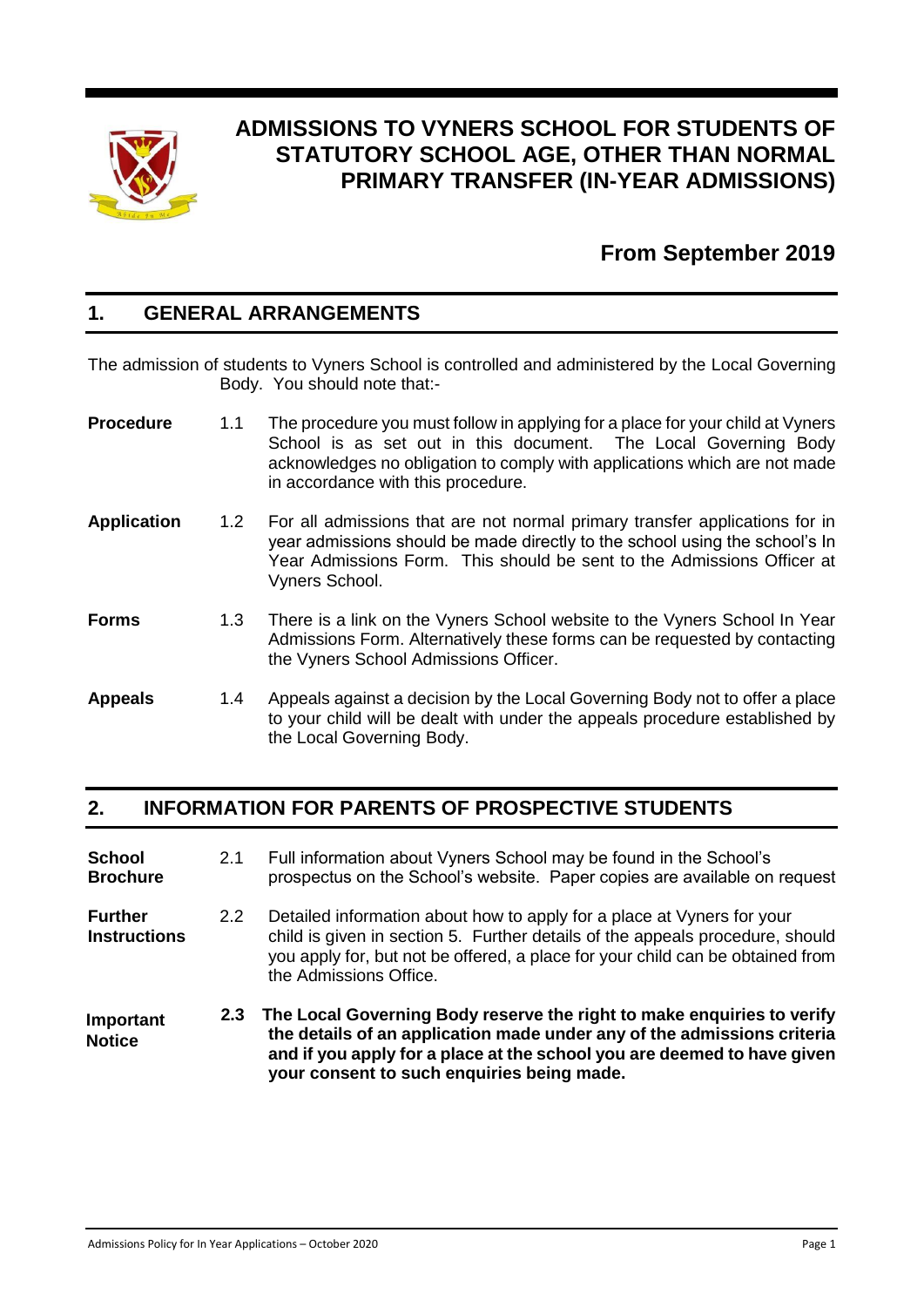### **3. ADMISSIONS CRITERIA**

Vyners has one main year for admissions - children are admitted into Year 7 at the age of 11. A few students are admitted into other year groups in the School, but normally only when vacancies exist.

A vacancy exists only when the number of students in a given year falls below the established Admissions limit.

- **Admissions** 3.1 If a vacancy exists in the year group for which you are applying and **criteria** there is no waiting list, a place will automatically be offered to you su **criteria** there is no waiting list, a place will automatically be offered to you subject to confirmation by the Local Governing Body.
	- 3.2 If no vacancy exists or it is not possible to offer you a place, your name will be placed on a waiting list (see Section 6).
		- 3.2.1 Where the Local Governing Body place an applicant at the appropriate position on the waiting list, having applied their oversubscription arrangements, they have an assumption that a place will be accepted when one is offered.

Where a place offered is declined, the child will automatically be removed from the waiting list. Parents who wish to remain on the waiting list are required to respond to the annual communication sent to them by the School – see 6.5.

- 3.3 If a place is offered and accepted, this does not give automatic right of entry to the School to other siblings of secondary school age.
- **Exceptional** 3.4 The Governors will be prepared to admit students as of right over and above admissions<br>admissions the PAN (Published Admissions Number) if: **admissions** the PAN (Published Admissions Number) if: the applicant has an Educational Health Care Plan (Hearing Impairment) and is recommended by the London Borough of Hillingdon (see 4.2). This will only apply if the Local Authority continues to provide and appropriately resource a unit for hearing impaired students at the School
	- 3.5 The Local Governing Body will admit a student where the school is named on an Educational Health Care Plan, in accordance with the Special Educational Needs Code of Practice.

### **4. FURTHER INFORMATION RELATING TO THE ADMISSIONS CRITERIA**

**Admission** 4.1 The school has a PAN (Published Admissions Number) as of September 2019 of 240 in Year 7 and 180 in Years 8 - 11

**Limit**

- 4.2 This figure was established in consultation with the DfE and reflects the capacity of the School.
- 4.3 The Local Governing Body will not be prepared to admit more than the PAN into each of Years 7 - 11, except in so far as paragraphs 3.4. and 3.5 above apply.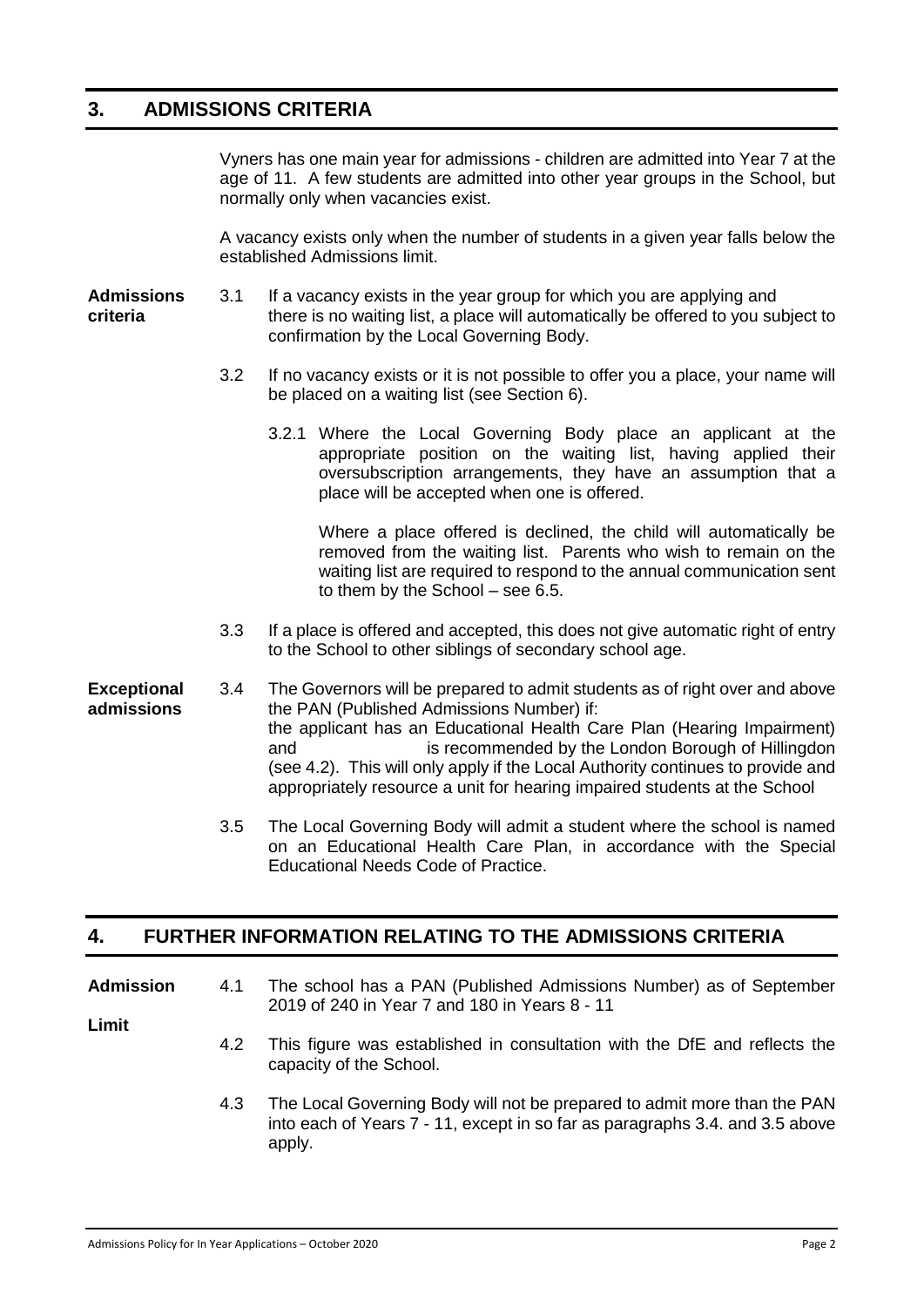# **Impairment**

- **Hearing** 4.4 To qualify under this criterion the child
	- must have an Educational Health Care Plan (Hearing Impairment);
	- must be recommended by the London Borough of Hillingdon for admission to the Hearing Impaired Resource Base at Vyners.
	- 4.5 Admissions via this route will only be possible whilst the London Borough of Hillingdon continues to maintain the Hearing Impaired Resource Base at Vyners.
	- 4.6 At the time when you send in your application you must also send a separate sealed envelope marked "Confidential" containing details and evidence of the Education Health Care Plan which forms the basis of your application.
	- 4.7 The Local Governing Body reserve the right to make enquiries to verify the details of an application made under this criterion and if you apply for a place at the school you are deemed to have given your consent to such enquiries being made.
	- 4.8 The Local Governing Body will rely upon the information contained in the application form for admission and if it transpires that any information is false or misleading in a material way, the Governors reserve the right to:
		- withdraw the offer of admission and any such withdrawal will be effective even after the child has commenced studies at the school;
		- pursue their legal rights against parents/guardians making such false claims and this may include seeking compensation for loss or expense incurred by the School in rejecting an application due to false or misleading information having been given

**Catchment** 4.9 Vyners has no predetermined catchment area and, as the law requires, **Area** parents of students resident both inside and outside the London Borough of Hillingdon are entitled to apply for admission for their child.

## **5. HOW TO APPLY FOR A PLACE**

To apply for a place at the school other than normal primary transfer, a Vyners School Admissions Form should be submitted directly to the school. This form can be downloaded from the link on the school website; IN YEAR ADMISSIONS FORM, or by contacting the Admissions Officer at the school and requesting a form. The completed form should be returned to the Admissions Officer at Vyners School.

## **6. WAITING LISTS**

**Review of** 6.1 If no vacancy exists in the particular year group for which you are **waiting list** applying on behalf of your child then he/she will be placed on a waiting list.

> 6.2 The waiting lists are maintained in the order of the oversubscription criteria that apply at the normal age of transfer. These are, in order of priority: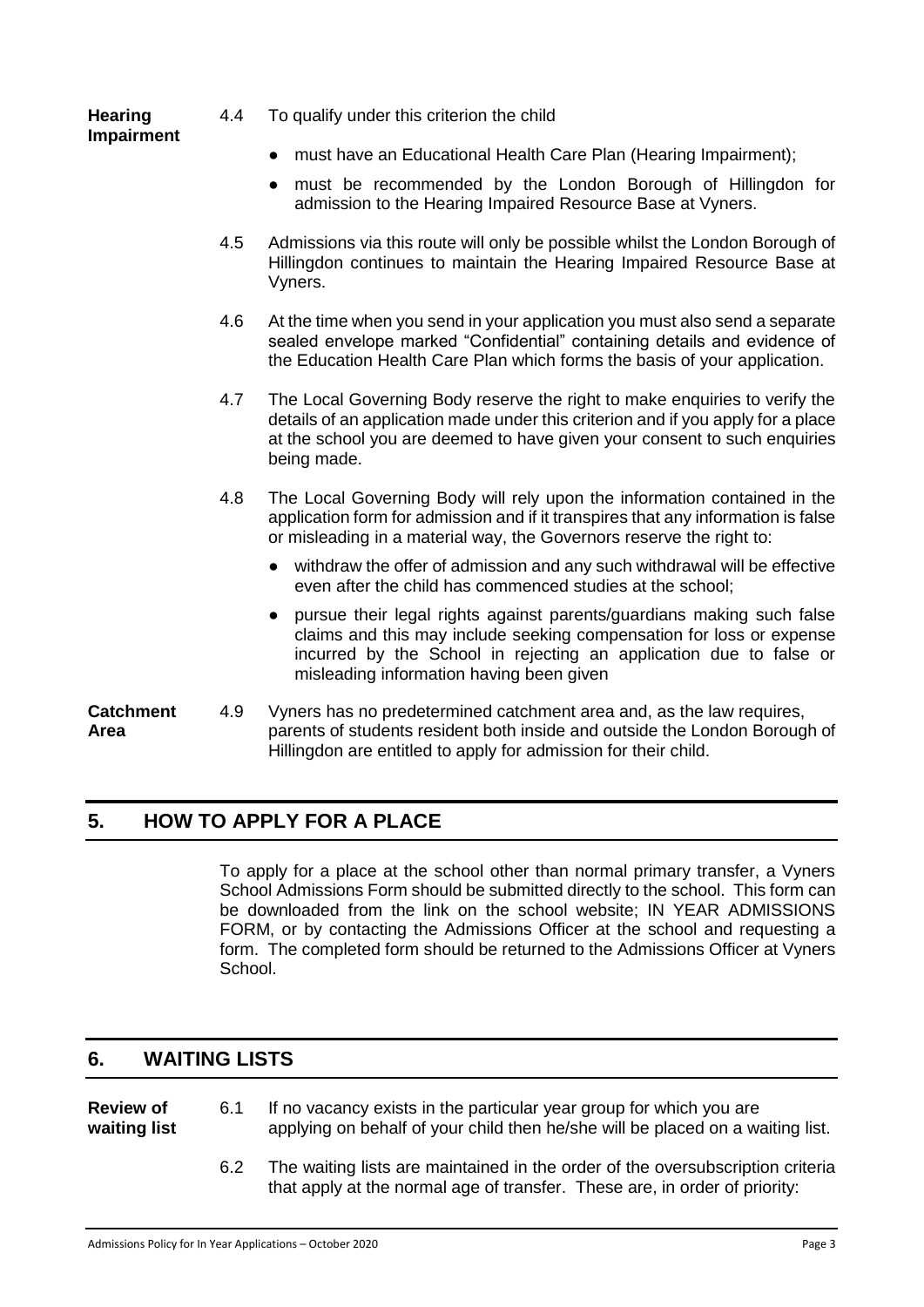- a looked after child (as defined in the Children Act 1989) or a child who was previously looked after but immediately after being looked after became subject to an adoption residence, or a special guardianship order.
- Children who have a sibling attending the school at the time of application. This criterion will only apply once on the waiting list and whilst that sibling continues to attend the school.
- Children of staff.
- Children living nearest the school when measured in a straight line from the centre of the school to the student's house. If only one place is available the school and more than one child is equidistant to the school a tiebreak will be by computerised random allocation.

In the event of more than one child being on the waiting list in any of the first three categories, they will be ranked within the category in accordance with their distance from the school, measured by straight line, nearest first.

- 6.3 If and when a vacancy arises as the number of students in a year group falls below the admissions limit for that year places will be offered to children whose names are on the Waiting List in the. order shown in 6.2 above.
- 6.4 Where the Local Governing Body place an applicant at the appropriate position in the waiting list, having applied their oversubscription arrangement, they have an assumption that a place will be accepted when one is offered.

Where a place offered is declined, the child will automatically be removed from the waiting list.

 6.5 Parents of children placed on the waiting list will be contacted annually during the school summer holidays. Parents will be asked in writing if they want their child to remain on the waiting list for the next academic year. If they wish to remain on the waiting list they will need to complete and return the confirmation slip that indicates this. If a confirmation slip is not received by 3pm on the second Friday in September, the child will be removed from the waiting list.

### **7. APPEALS**

**Right of** 7.1 If you have applied for, but not been offered, a place for your child at **Appeal** Vyners, you have the right to lodge an appeal against the Local Governing Body's decision.

- 7.2 Information about the appeals procedure to be employed by the Local Governing Body will be included with the letter notifying you of the result of your application. The Local Governing Body is required to establish an Appeals Panel which is independent of both the Local Governing Body, the School and the Local Authority.
- 7.3 It is the intention of the Local Governing Body to proceed with appeals hearings with as little delay as possible.